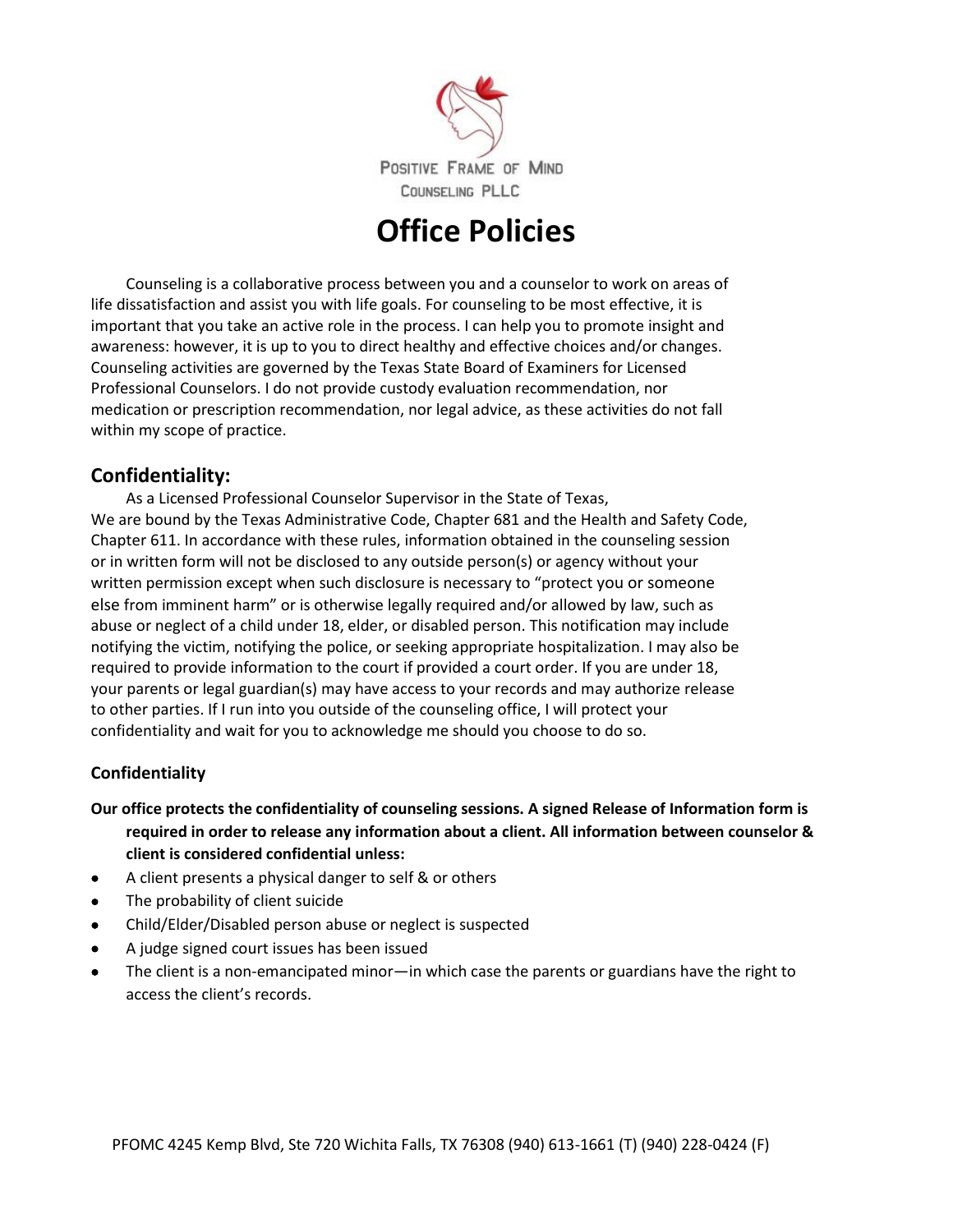

### **Consultation:**

Information about you may be discussed in confidence, without revealing your identity, with other counseling professionals for the purpose of consultation and providing you the best possible service.

# **Electronic Transmission:**

I cannot ensure the confidentiality of any form of communication via electronic communication. Communication via e-mail is met for initial questions not ongoing communication. You are advised that any e-mail sent to me by a computer in a work place environment is legally accessible by an employer. I do not always check my e-mail daily. Please do not put client name in subject line as it violates HIPAA policy.

Services by electronic means, including but not limited to telephone communication, the Internet, fax machines, and e-mails is considered telehealth. If you and your therapist chose to use information technology for some or all your treatment, you need to understand that:

1. You retain the option to withhold or withdraw consent at any time without affecting the right to future care or treatment or risking the loss or withdrawal of any program benefits to which you would be otherwise entitled.

2. All existing confidentiality protections are equally applicable.

3. Dissemination of any of your identifiable images or information from telehealth interaction to researchers or other entities shall not occur without your consent.

4. There are potential risks, consequences, and benefits to telehealth. Potential benefits include, but are not limited to improve communication capabilities, providing convenient access to up to date information, consultations, support, reduced costs, improved quality, change in conditions of practice, improved access to therapy, better continuity of care, and reduction of lost work time and travel costs. Effective therapy is often facilitated when the therapist gathers within a session or a series of sessions, a multitude of observations, information, and experiences about the client. Therapists may make clinical assessments, diagnosis, and interventions based not only on direct verbal or auditory communications, written reports, and third person consultations, but also from direct visual and olfactory observations, information, and experiences. When using information technology in therapy services, potential risks include, but are not limited to the therapist's inability to make visual and olfactory observations or clinically or therapeutically potentially relevant issues such as: your physical condition including deformities, apparent height and weight, body type, attractiveness relative to social and cultural norms or standards, gait and motor coordination, posture, work speed, and noteworthy mannerism or gestures, physical or medical conditions including bruising or injuries, basic grooming and hygiene, including appropriateness of dress, eye contact, sex, chronological age, ethnicity, facial and body language, and congruence of language and facial or bodily expressions. Potential consequences thus include the therapist not being aware of what he or she would consider important information, that you may not recognize as significant to present verbally to the therapist.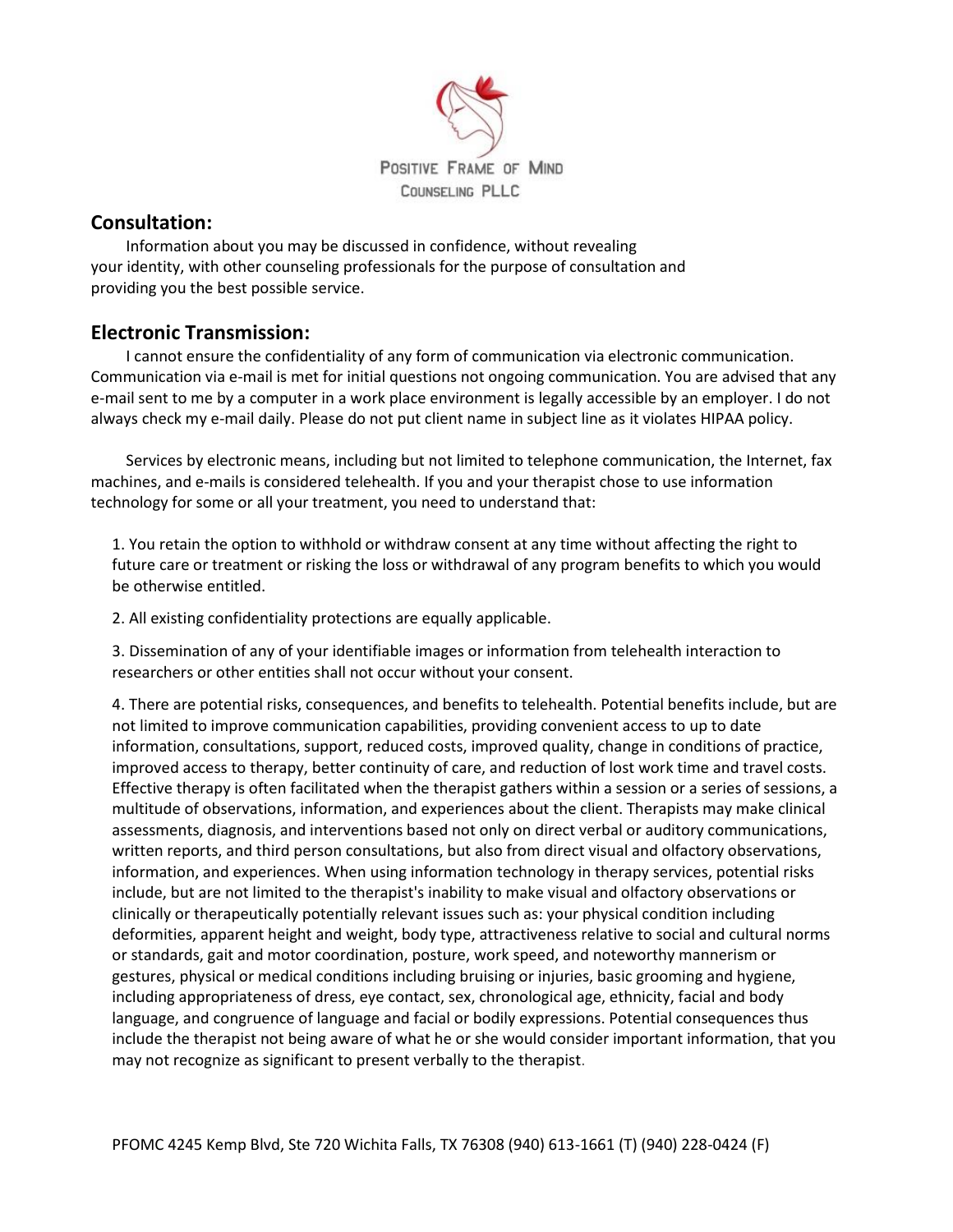

## **Audio or Video Recordings:**

*PFOMC does not allow recording of counseling sessions. By signing below you agree that neither you nor I will record any part of the sessions unless you and I mutually agree in writing that the session will be recorded.*

#### **Risks:**

In counseling, major life decisions can be made (i.e. decisions to end a relationship or marriage, changing employment settings and/or changing lifestyles. The decisions are a legitimate outcome of the counseling experience as a result of an individual's calling into question many of their beliefs and values. Furthermore, symptoms could be intensified and the emotional experience may be disruptive. I will be available to discuss any of your concerns or possible negative side effects in our work together. There is no guarantee of what you will experience in counseling.

## **Emergencies:**

If an urgent emergency situation for which you feel immediate attention is necessary, please contact emergency services (911) immediately. Also available to you is the 24-hour Helen Farabee Crisis Hotline 1-800-669-4166, or go to the nearest emergency room. Texas law provides that a professional may disclose confidential information only to medical or law enforcement personnel if the professional determines that there is a probability of injury to self or others. I will follow those emergency services with standard counseling and I am available to be called at (940) 613-1661 – please indicate when a call is urgent as calls are returned during normal business hours. Keep in mind that while I may be in the office I do not answer the phone while in session with a client. If I become concerned about your personal safety, the possibility of you injuring someone else, or about you receiving proper psychiatric care, I will do whatever I can, within the limits of the law, to prevent you from injuring yourself others and to ensure that you receive the proper medical care. If I will be unavailable for an extended period of time, I will provide you with the name of a colleague to contact, if necessary. Please do not use e-mail and faxes for emergencies.

# **Termination:**

If at any time you want another professional's opinion or wish to consult with another therapist, I will assist you in finding someone qualified, and if I have your written consent will provide him or her with the essential information needed. You have the right to terminate therapy at any time. If you choose to do so, I will offer to provide you with names of other professionals whose services you might prefer. If no appointment has been engaged in after three weeks, the client's chart will automatically be closed due to elopement from treatment.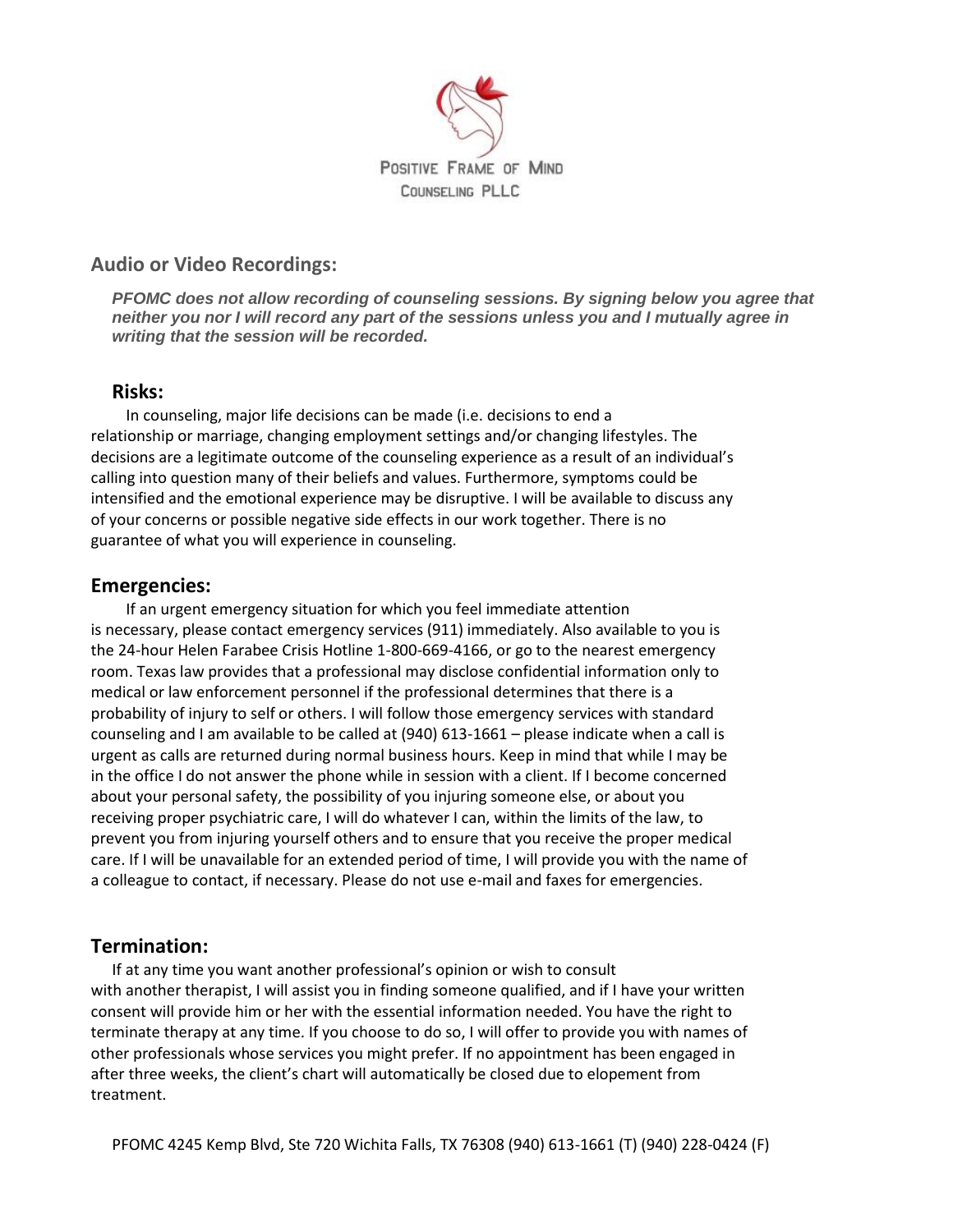

# **Process of Keeping/Sending Records**

#### **Health Insurance & Confidentiality of Records:**

If you want your EAP or insurance to pay for part of your treatment, I must be able to discuss your diagnosis and treatment with their representative if they contact me for additional information. I have no control or knowledge over what insurance companies do with the information submitted or who has access to this information. You must be aware that submitting a mental health invoice for reimbursement carries a certain amount of risk of confidentiality or privacy.

#### **Records:**

I am required by law to maintain records of each time we meet or talk on the phone. These records include a brief synopsis of the conversation along with any observations or plans for the next meeting. A judge can subpoena your records for a variety of reasons, and if this happens, I must comply. I can be called to testify about the contents of the records, and I must comply. Also, in order to file for insurance reimbursement, I have to assign you a diagnosis. If you have any questions about this, please let me know. I will certainly share any information with you that I provide to an insurance provider. If records 2 are requested for any purpose, my policy is to provide an appropriate summary as records can be misinterpreted.

#### **Authorization for Care of Client Records**

In event of the incapacitation or death of my counselor, I authorize the person my counselor has selected to manage my file/records to contact me and assist me in continuity of care, payment, and/or resolving my files/records.

Signature

| <b>.</b><br>---- |  |
|------------------|--|

#### **Professional Relationship with my counselor**

I understand and acknowledge that my relationship with my counselor will be held in a professional manner as a means to promoting a therapeutic environment. I understand that business, electronic communication besides professionally related, social media, or outside relationships between myself and the counselor is not allowed as this poses a risk to myself and my counselor. These statements directly relate to policies within the TX State Board of Examiners of Professional Counselors Code of Ethics.

#### **Consent for Treatment**

I certify that I have read this agreement and understand the office polices and give my consent for Positive Frame of Mind Counseling, PLLC to provide me with counseling services. Individual sessions are either 45 to 60 minutes in length. The process of treatment involves allowance of change, which often